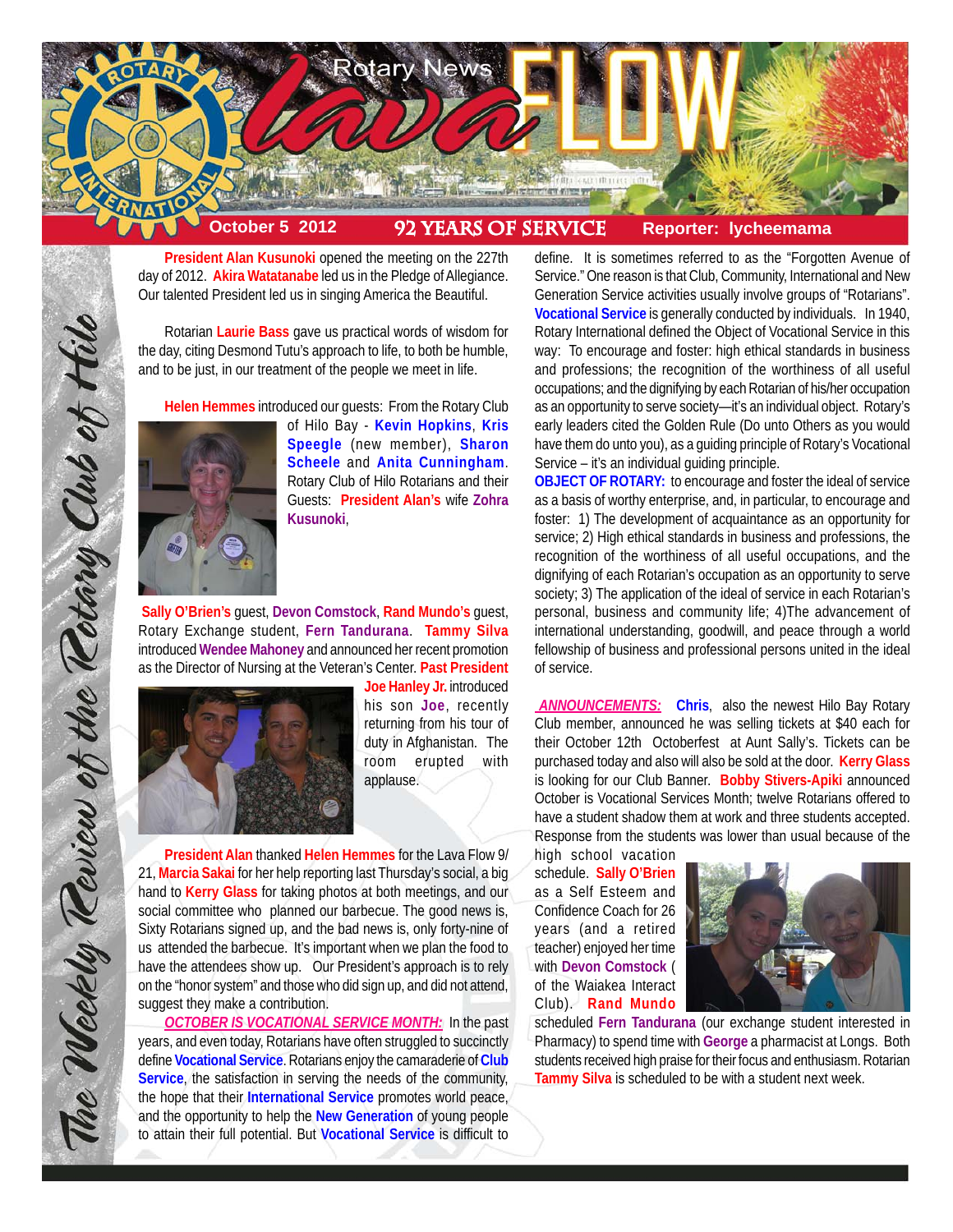## *Birthdays:*

**Laurie Bass** October 4 **Chris Tamm** October 6 **Stan Fortuna** October 10 **Nancy Cabral October 12 Gerard Carter** October 26

### *Club Anniversary:*

**Stan Fortuna** October 2 **Ron Dolan** October 4 **Gene Tao** October 11 **Alan Kusunoki** October 15 **Wayne Atebara** October 17 **Akira Watanabe** October 17 **Wayne Kaneshiro** October 22 **Rand Mundo** October 22 **Sandra Song** October 30

# *Wedding Anniversary:*

**Craig & Linda Shikuma** October 15 **Newton & Roberta Chu** October 16 **Chris & Barbara Tamm** October 26 **Jim & Linda Kennedy October 27** 

## *Announcements:*

**Fri. Oct. 12 Club Assembly Fri. Oct. 19 Joyce Iwashita Principal of Kalanianaole School Fri. Oct. 26 Steve Yoshida**

 **Update on Peace Forum & International Committee Projects**

**Fri. Nov. 2 Club Assembly**

**Fri. Nov. 9 Christopher Phillips, Imiloa "Reach for the Stars" - Afghanistan**

#### **Fri. Nov. 16 Dean John M. Pezzuto UH College of Pharmacy Update**

| Vice President  Alberta Dobbe                        |  |
|------------------------------------------------------|--|
| Immediate Past President  Joe Hanley                 |  |
|                                                      |  |
|                                                      |  |
|                                                      |  |
|                                                      |  |
| Club Administration  Tom Brown                       |  |
| Service Projects  Mitchell Dodo                      |  |
| Rotary Foundations  Susan Munro                      |  |
| Membership  Nancy Cabral                             |  |
| Public Relations  Robert Hanley                      |  |
| International Service  Steve Yoshida                 |  |
| Community Service  Wallace Wong                      |  |
| Vocational Service  Bobby Stivers-Apiki              |  |
|                                                      |  |
|                                                      |  |
| The Rotary Foundation  Susan Munro                   |  |
| <b>Hawaii Rotary Youth Foundation  Mitchell Dodo</b> |  |
| Hilo Rotary Club Foundation  John McVickar           |  |
|                                                      |  |

**Wally Wong** , Community Service Director, thanked our members distributed dictionaries and also did the keiki vision testing at the Kamehameha, Laupahoehoe, and Christian Liberty Schools. Keaau Elementary School is coming up next, and **Wally** requests additional assistance, with three large classrooms. **Wally** engaged the students with a project of creating drawings, to show what the Four Way Test means to each of them. When the entire class complete the drawings, their classroom will receive a Kindle from Rotary.

The **District Seminar** for the Membership/ Vocational training and **Rotary Foundation** is scheduled for Saturday, Oct. 20th (8:15 AM-11:30 AM and 12:15-3:30 PM – Breakfast and Lunch \$5/\$5). Rotarians involved in the Membership, the Vocational and the **Rotary Foundation** (**TRF**) are urged to attend. All Rotarians involved with Rotary Grants (Community Service and International Service) are also urged to attend the Oct. 20th training.

**TRF** and Future Vision District Training Seminar is Saturday Nov. 3rd (8:30-3:30 PM) (Breakfast and Lunch \$5/\$5). **INCENTIVE: \$100** Transfer to TRF account. Information will be provided about more local projects instead of emphasizing the international projects.

## *BIRTHDAYS:*

**Tim Beatty** (9/22), **Sam Wallis, Jr.** (9/22) celebrated at the Yacht Club, **Aki Watanabe** (9/ 24), **Doug Arnott** (9/29) enjoyed a dinner at the Kilauea Lodge. **Laurie Bass** (10/4)

## *CLUB ANNIVERSARIES:*

**Newton Chu** 9/22 - sponsor Nate Woods. **Jerry Watanabe** 9/22 – sponsor **Russ Oda**. **Corey Kawamoto** 9/27 - sponsor **Tom Brown**. **Stan Fortuna** 10/2, **Ron Dolan** 10/4 .

 *HAPPINESS MONEY:* **Doug Arnott** is **\$20** happy for his birthday, but unhappy about the Hilo Bay port of entry. We have the worst port of entry and the sewer line repair work is making it more difficult for the cruise ship's guests to enter and visit Hilo. **Sam Wallis \$5** happy for his wife **Sandy's** art work showing at the Wailoa Art Center. **Joe Hanley** is **\$100** happy for son's safe return to Hilo and directed funds toward **Joe Jr's Paul Harris Fellowship**. **Devon**, **Fern**, **Nancy**, **Bobby** and **Wally** are **\$16** happy for **Joe's** safe return. **Tammy Silva** is **\$20** happy for the quality of care service provided at the Veteran's Hospital, and **\$20** happy for Rotary Club. **Anita Cunningham** is **\$10** happy and **COL. Randy Hart** is **\$20** for **Joe Hanley's** son, **Joe's** safe return. Many more chimed in with Happy Dollars for **Joe's** safe return so I'll pay a fine next week if I missed your name. **Chuck Porter** is **\$200** happy - **\$100** for talking too long, **\$50** for new grandson **Wyatt** and **\$50** to say good-by to **Richard Crowe** and recognize the spirituality of the Navaho Nation as **Richard's** resting place. **Nancy Cabral** is **\$100** happy to the **Rotary Foundation** for **Joe's** safe return. **Russ Oda** is **\$10** happy for his upcoming 65th Hilo High School Reunion. **Alberta Dobbe** is **\$20** happy for grand daughter's 20th birthday (and she attending Carnegie Mellon).

## *Speaker:* **Dr. Kevin D. Hopkins** has managed

aquaculture and fisheries development projects throughout the world for 35 years. He is currently the director of the Pacific Aquaculture and Coastal Resources Center



(PACRC) at the University of Hawaii at Hilo (UHH). This Center provides infrastructure for aquaculture and marine science programs at UHH. **Kevin** has lived in Hawaii since 1988, is married, and has 3 children and 10 grandchildren. He's a member of the Rotary Club of Hilo Bay, where he is this year's New Generation Chair,

**Dr. Kevin Hopkins** introduced **Dr. Maria Haws** who came to the Big Island 14 years ago with only a small grant to cover 20% of her salary and in less than two years funded her salary and the program has



received several million in grants and contracts.